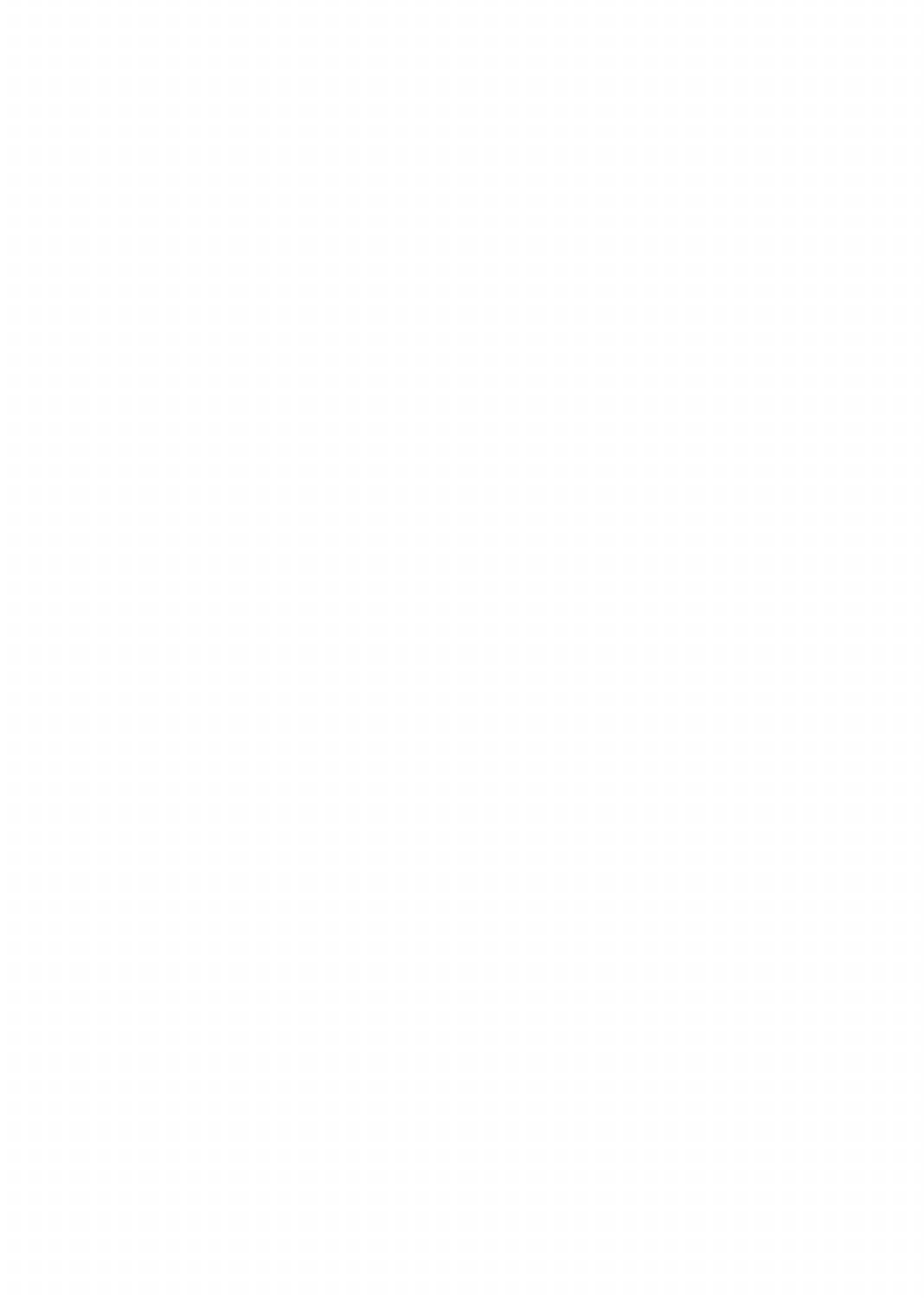#### 43

### 1. Introduction

The INAS code system (IRI-NJOY-AMPX-SCALE) is a large system of FORTRAN 77 programs and nuclear data bases for reactor physics computations, see figure 1. Most of the codes orignate from the Oak Ridge National Laboratory (ORNL) AMPX [1] and SCALE [2] code packages, and were adapted to run under the VAX/VMS operating system on a VAX cluster computer system. SCALE is a well-known code system, well documented, and widely used and accepted. It includes modules for resonance, cell, Monte-Carlo, shielding, and depletion calculations. The basic library in the SCALE code system is the AMPX MAS-TER library. This is a fine-group structured data library including resonance parameters, one- and two-dimensional cross sections for neutron and gamma reaction types, and some general information. The library can be generated from ENDF/B, JEF or JENDL evaluated data files using the NJOY [3] cross section processing code. The fine-group structured output data from NJOY can be converted to AMPX MASTER library format with the interface program NSLINK (NJOY-SCALE-LINK).

#### 2. Overview of the code

NSLINK is an extensively revised version of the original MILER [4] code. The Netherlands Energy Research Foundation (ECN), in Petten, The Netherlands, contributed to the revision of MILER and tested the present version 4.1 of the code as well. ECN makes use of NSLINK in the PASC (PETTEN-AMPX-SCALE) code system. The 4.1 version of the code is also used to update the AMPX MASTER library at AECL Research in Pinawa, Canada.

NSLINK version 3.0 can be used to generate AMPX MASTER libraries for the obsolete SCALE-3 [5] code system. This version is distributed via NEA DATA BANK, Paris, France and RSIC, Oak Ridge, USA.

NSLINK version 4.0 can be used to generate AMPX MASTER libraries for the SCALE-4 code system. Due to an other representation of the resolved resonance data in the AMPX MASTER library version 4, NSLINK version 4.0 is much simpler than version 3.0. However, the 4.0 version of the code is not distributed. NSLINK version 4.1 includes necessary updates to use ENDF-6 formats and output of the NJOY code version 91. NSLINK version 4.1 will be distributed soon.

### 3. Functionality of the code

The following overview is a summary of the functionality and adaptations from MILER to the NSLINK version 4.1 code:

- [1] Thermal scattering matrices for different temperatures as generated by NJOY can be included in the library.
- [2] Bondarenko factors can be generated from NJOY output
- [3] 'Nordheim' resolved resonance parameters can be included in the library. The Breit-Wigner parameters are read from the evaluated data files as JEF, ENDF/B or JENDL.
- [4] The fission matrix available in the GENDF output file of NJOY is converted to a fission spectrum, which can be used in the SCALE code system. Until NJOY89, a full fission matrix was given in the GENDF file. To reduce the size of the fission matrix, this matrix is split into 3 parts: a spectrum part, a production part, and a matrix part. This is done by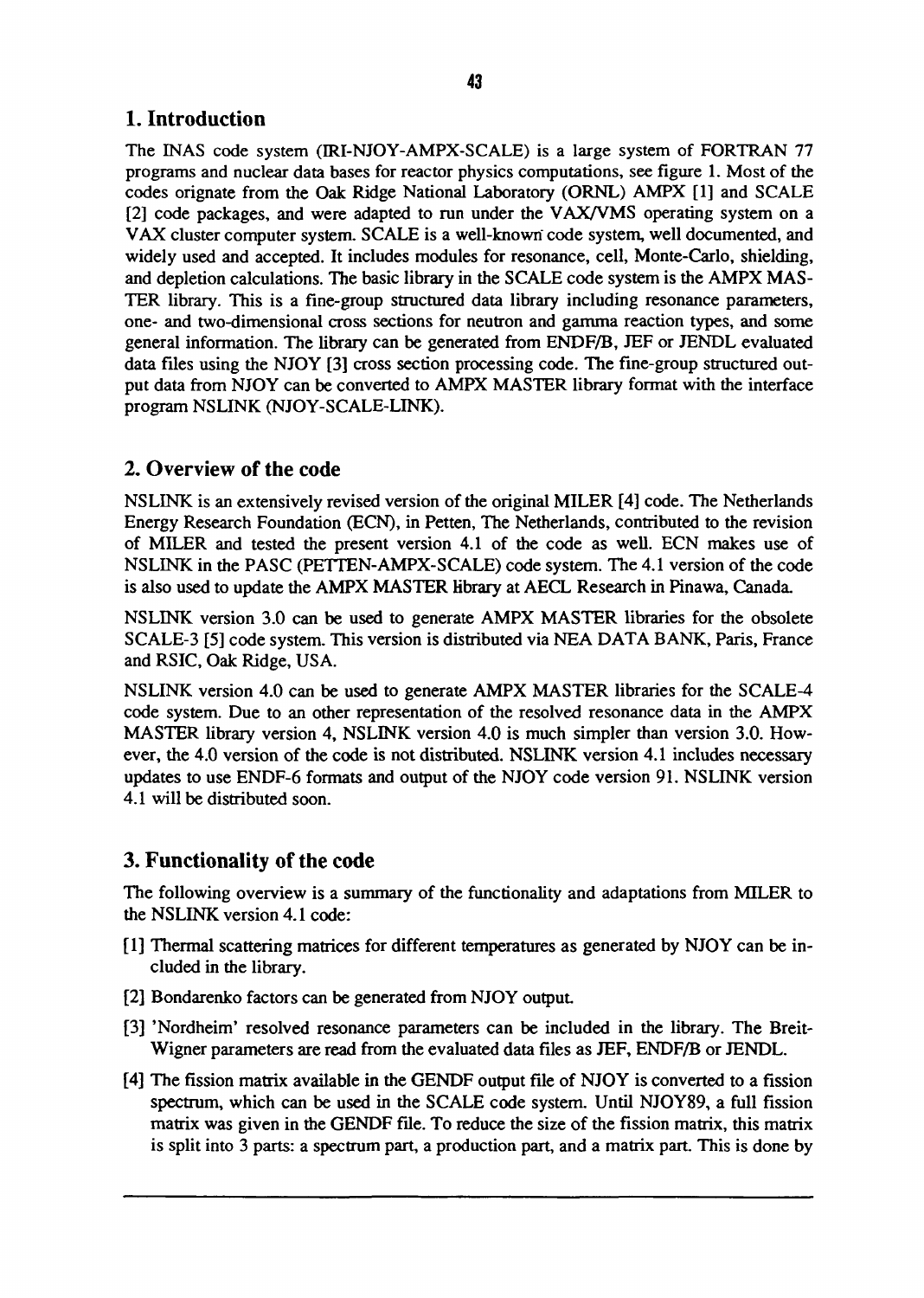version 91 of the NJOY code. NSLINK can read and convert fission matrices to fission spectra from the NJOY89 and NJOY91 code version as well.

- [5] In the ENDF-6 format of the evaluated data files, the Reich-Moore (RM) representation of the resolved resonance parameters is used for some structural materials and actinides. The Nordheim resonance treatment can only be used with Breit-Wigner (BW) resolved resonance parameters. NSLINK converts RM parameters to BW parameters for actinides only (developed by ECN, Petten [6]).
- [6] A nuclide or a material with scattering or absorption cross sections only can be processed properly.
- [7] The (n,2n) cross section of a nuclide is recognized by the SCALE code system and by most other post processing codes properly, if reaction type MT=16 is used as identification. In the JEF 1.1 library, the reaction types MT=6,7,8,9, and 46,47,48,49 are used for the  $(n,2n)$  cross sections. Reaction types MT=51 until 83 are used for the  $(n,2n)$  cross sections in the JEF 2.2 library. A patch in the NJOY code was needed to process the (n,2n) cross sections from JEF 2.2! NSLINK version 4.1 converts these (n,2n) cross sections from both JEF 1.1 and JEF 2.2 to reaction type MT=16. In the ENDF/B-VI library, reaction type  $MT=16$  is used for the  $(n,2n)$  cross section. In future format specifications of ENDF, only reaction type  $MT=16$  is allowed for the  $(n,2n)$  cross section.
- [8] Some small errors in NJOY and evaluation problems (zero values for some levels) are circumvented in NSLINK.
- [9] Reaction types available in the GENDF output file of NJOY, but not used in the SCALE code system and/or other post processing codes at present, are removed.

Restrictions:

- [1] Gamma production and/or photon interaction data cannot be processed correctly yet.
- [2] Consistency of redundant cross sections is not tested. The RADE module of the AMPX code package can be used.
- [3] BCD (ASCII) format of the GENDF output file of NJOY can be processed at present.

#### **4. Benchmarking**

Validation and verification of nuclear data and code package that are used for reactor physics calculations are a continuous care of our group. A number of standard criticality PWR and BWR reactor benchmarks are carried out to validate our AMPX MASTER libraries (XMAS structure, 172 groups). These libraries are generated from the JEF 1.1 and JEF 2.2 library as well. The reactor benchmarks are partly done in cooperation with other Dutch institutes (ECN at Petten, GKN at Dodewaard, and KEMA at Arnhem, The Netherlands).

#### **5. Conclusions**

The NSLINK version 4.1 is a powerful code to generate cross section libraries in AMPX MASTER format as used in the SCALE-4 code system. Bondarenko factors and/or Nordheim resonance parameters can be included in the library. ENDF formats 3,4,5, and 6 can be read as well. Reich-Moore resonance parameters are converted to Breit-Wigner resonance parameters for the actinides only. Fission spectra can be generated from NJOY89 and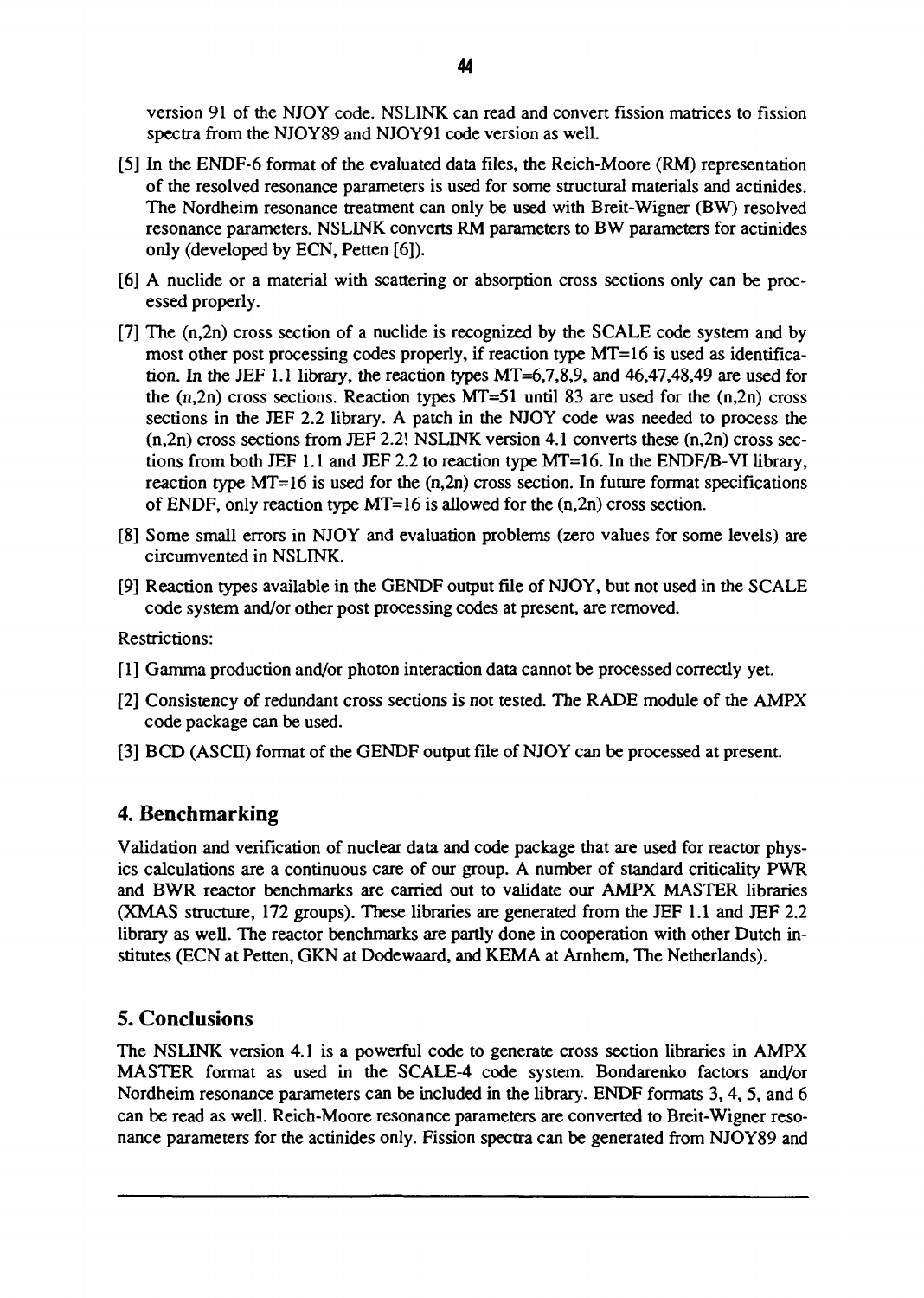NJOY91 output as well. The option to process gamma production and/or photon interaction data, and GENDF output from NJOY in binary format, will be made operational in the NSLINK code.

#### References

- [1] N.M. Greene et al. AMPX A Modular Code System for Generating Coupled Multigroup Neutron Gamma libraries from ENDF/B, (March 1976). Revised to level of AMPX II, ORNL/TM-3706 (December 1978).
- [2] SCALE-4 A Modular Code System for Performing Standardized Computer Analyses for Licensing Evaluation, CCC-545 (February 1990).
- [3] R.E. MacFarlane and D.W. Muir, NJOY87 A Code System for Producing Pointwise and Multigroup Neutron and Photon Cross Sections from ENDF/B Evaluated Nuclear Data, PSR-171 (November 1987).
- [4] G.C. Panini, MILER Master Interface Library makER, abstract NEA 1198 (July 1988).
- [5] SCALE-3.1 A Modular Code System for Performing Standardized Computer Analyses for Licensing Evaluation, CCC-466 (March 1985; July 1986).
- [6] R.C.L. van der Stad, C. Chonghai and H. Gruppelaar, Generation of a 219-group neutron cross-section library based upon JEF2.2 for actinides and long-lived fission products. ECN Petten, Contribution to the seminar on NJOY91 and THEMIS (April 1992).